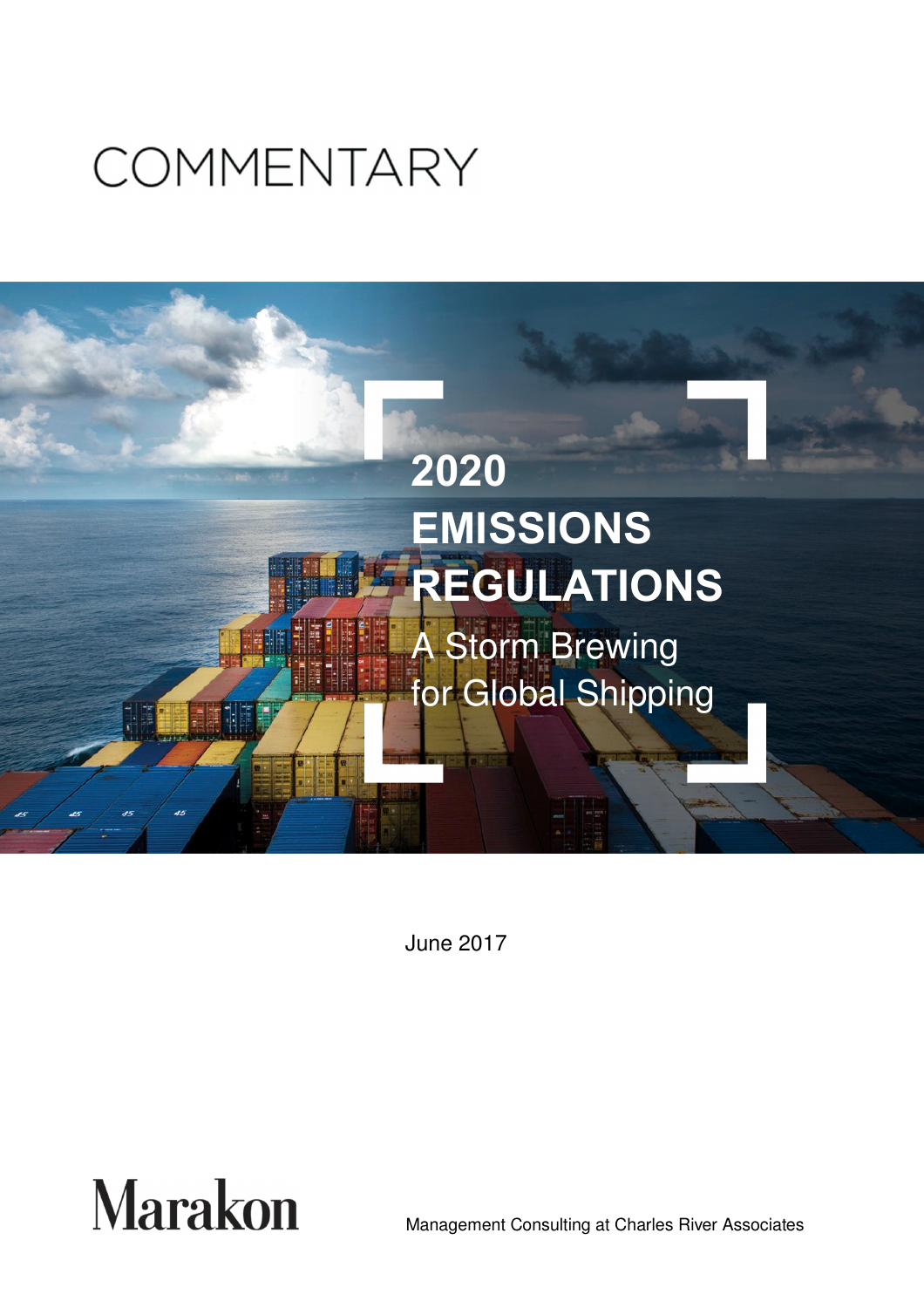**The shipping industry, oil refiners and commodity traders will all be impacted by the new IMO sulphur emission regulations that come into effect in 2020. In this article we summarise key aspects of the regulation, how it will affect the fuels supply chain and what actions need to be taken to prepare for the change.** 

### **Summary**

- Stronger controls on the level of sulphur in vessel exhaust gases come in to effect on 1 January 2020. These controls could add \$40bn to the fuel bill of the world's merchant fleet, putting more pressure on an industry already struggling with excess capacity.
- The new regulations appear to have strong momentum and backing from the major flag states, the European Union (EU) and United States (US), but it is not yet clear how they will be enforced, especially in international waters.
- The whole fuels supply chain will be impacted, requiring refiners and traders to decide what types of fuel to supply, and shipping companies to decide what types of fuel to burn and how fast to switch.
- Each industry sector along the supply chain has a different perspective on how best to respond to the regulations, but willingness to commit investment is limited until the other parties reveal their hands.
- Securing the best outcome for all parties will require more coordination and commitment across industry sectors than has happened to date. Without momentum behind cross-industry solutions, there is a high risk that the transition to the new regulations will be volatile for all; mostly to the detriment of the merchant fleet, and potentially a missed opportunity for refineries.
- Careful planning and engagement is required to ensure that companies do not over invest to secure fuel supplies / ramp up production too early, or leave it too late to avoid being held to ransom or suffer from shortages / missed opportunities down the line.

#### **The Nature of the Regulatory Change**

Environmental legislation for shipping is gradually catching up with other industries in limiting the level of pollutants in emissions. The UN body responsible for shipping standards, the International Maritime Organization (IMO), is pushing ahead to implement significantly strengthened emission controls. As of 1 January 2015, a cap of 0.1% on the sulphur content of shipping emissions came into effect in Emission Control Areas (ECAs) – coastal areas in North America and Northern Europe. On 1 January 2020 a reduction in sulphur emissions, from the current level of 3.5% to 0.5%, will come into effect for all international shipping outside ECAs.

While the introduction of the 0.1% sulphur emissions limit for ECAs represented a significant reduction in emissions, the volume of fuel burnt in ECAs made this a manageable change. The global reduction to 0.5% sulphur emissions is significantly more material. Today c. 80% of the fuel that the world's shipping fleet burns is high sulphur (3.5%) heavy fuel oil (HSFO).

If ship owners were to switch to Marine Gas Oil (MGO), a proven distillate-based light fuel oil which complies with the new regulations, it would add c. \$45bn to the global merchant fleet fuel bill. In addition, MGO has a different flashpoint and viscosity to HSFO and requires design modifications and operational adjustments to ensure the safe and efficient operation of engines and equipment using MGO.

# **Marakon**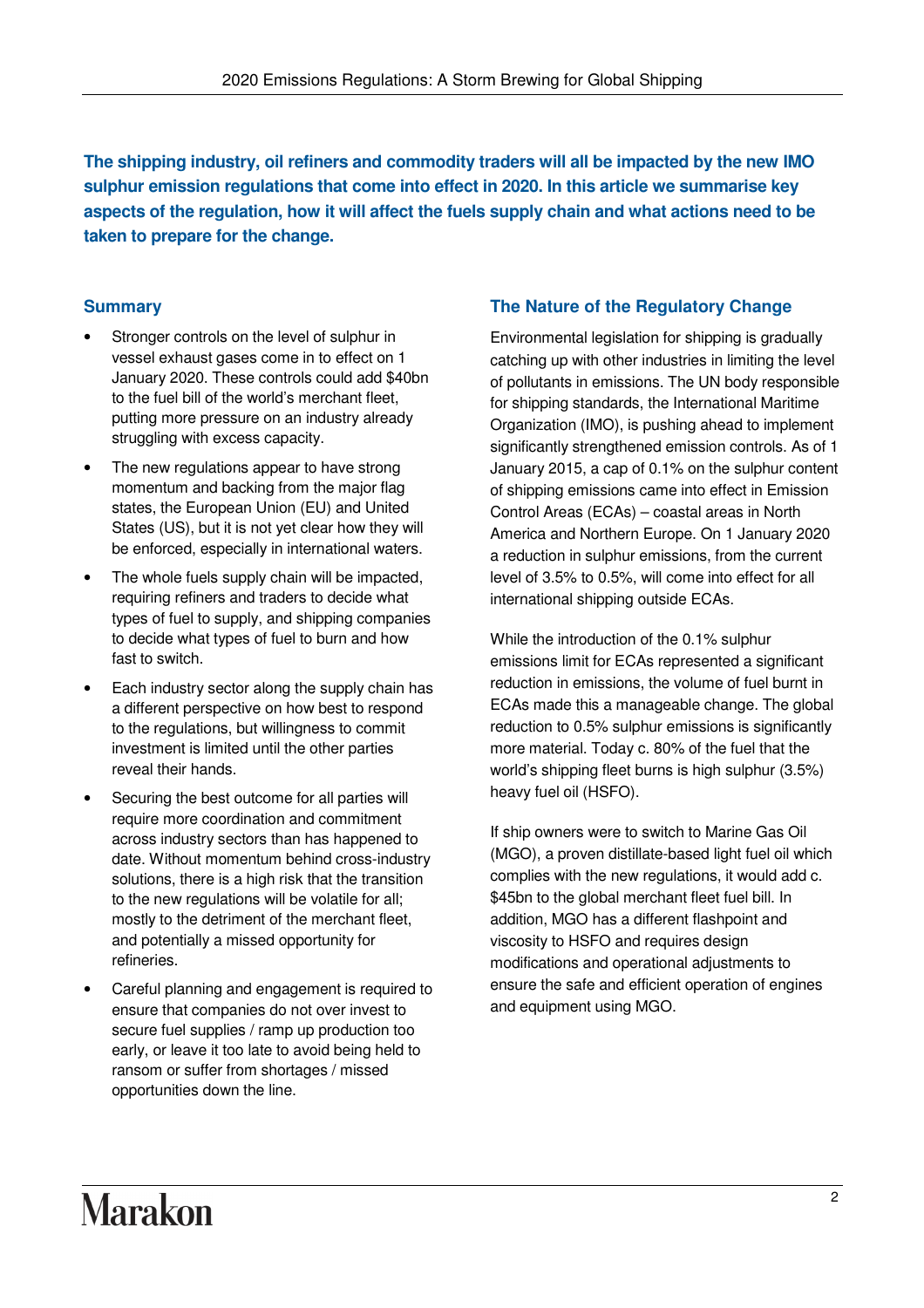#### **Estimated Fuel Cost Increase for the Global Shipping Fleet**



Note: Assumes shift of 90% of HSFO to MGO and overall volume growth from 295 mMT to 300 mMT. Estimated 2019 and 2020 prices.

Source: Marakon analysis

#### **The Regulations Have Momentum, but the Practicalities are Unclear**

There is tacit support from all members of the IMO to push ahead with the new regulation and over 50% of members (representing c. 95% of the world's merchant fleet) have signed up. In addition, the US and EU have publically committed to enforcing the new regulations.

The main published studies (CE Delft, Ensys) into the feasibility of the regulations assume that vessel owners will comply. However the resources, technology and legal framework required to enforce the new standards, particularly in international waters, will take time to implement. Furthermore there is no guarantee that the regulations will be enforced with the same stringency and consequences in different states.

In the US, the ECA regulations have been adopted as part of Federal Law, and are likely to represent the strictest application of the new regulation, subject to the will of the new government. The Environmental Protection Agency works with the US Coast Guard to monitor compliance. If a vessel is found in breach of the regulation the owners can

be prosecuted and the US Customs and Border Protection agency can detain vessels. Ultimately owners could face fines of up to \$250,000 and risk a prison term.

#### **At a Glance: The IMO and the Regulation**

The IMO is a specialised agency of the United Nations responsible for global standard-setting for safety, security and environmental performance of international shipping. Its main role is to create a regulatory framework for the shipping industry that is fair and effective, universally adopted and implemented. The IMO is funded by 170 + member states, primarily based on the tonnage of each state's merchant fleet. (The largest contributors are Panama, Liberia, Marshall Islands, Singapore and Malta.)

The prevention of pollution of the marine environment by ships from operational or accidental causes is covered by the MARPOL treaty. Annex VI of the treaty was adopted in 1997 to limit the main air pollutants contained in ships' exhaust gas. This includes sulphur oxides (SOx), nitrous oxides (NOx), and prohibits deliberate emissions of ozone-depleting substances (ODS). There are currently 86 member states signed up to Annex VI, representing c. 95% of the gross tonnage of the world's merchant fleet.

In 2010 the IMO adopted a revised MARPOL Annex VI with the aim of significantly strengthening the emission limits. This committed member states, who are signatories to Annex VI, to a progressive reduction globally in emissions of SOx, NOx and particulate matter, and the introduction of Emission Control Areas (ECAs) in designated coastal areas (Baltic Sea, North Sea, North American coast, and United States Caribbean Sea). Ships trading in ECAs have had to use on board fuel oil with a sulphur content of no more than 0.10% since 1 January 2015. Outside ECA zones the global sulphur cap will be reduced from the current 3.5% sulphur cap to 0.50%, effective 1 January 2020.



# **Marakon**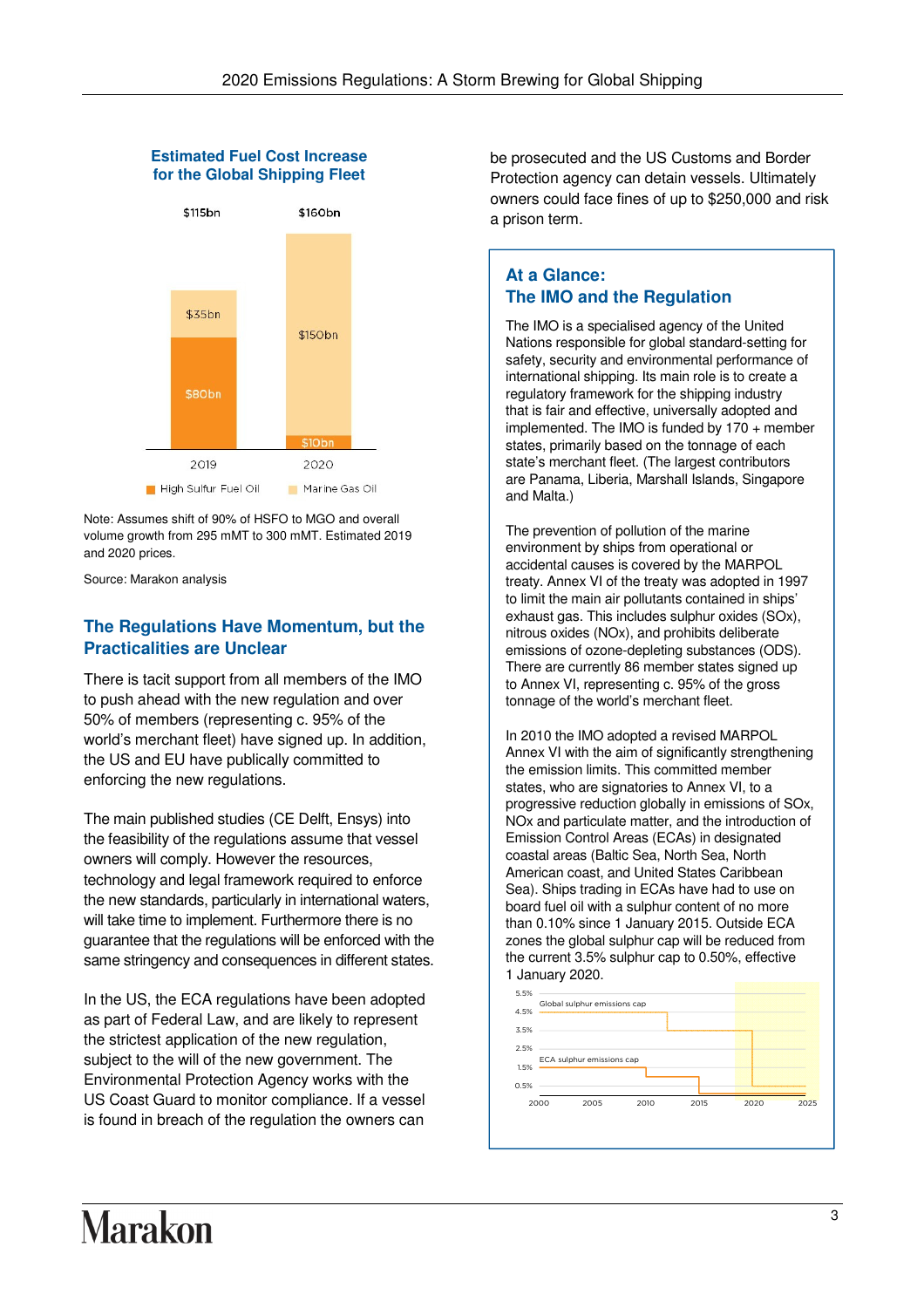In Europe the situation is more complex. As a whole, the EU has committed to strict enforcement of the new regulations, however the coordination of coast guard and environmental agencies across countries with territorial waters creates practical logistical difficulties. Overlay the different judicial regimes (criminal vs. civil) and the relative importance of shipping to each country's economy, and it's clear that the enforcement of the new regulation is unlikely to be homogenous.

In the flag states which represent the majority of the global merchant fleet (e.g., Panama, Liberia, Marshall Islands, Malta, The Bahamas), the situation is more complex. The flag state will be responsible for monitoring and enforcing compliance in international waters. However a lack of resources, technical challenges with monitoring compliance in international waters, and potential conflicts of interest from strict enforcement of the new regulations, means there are likely to be different levels of enforcement, at least initially.

# **Each Industry Sector Along the Supply Chain will be Impacted**

Ship owners from containers, bulkers and tankers to passenger vessels will need to find solutions to comply with the new regulations. Refiners will need to adjust crude inputs and production to meet demand for lower sulphur fuels. Finally, fuel suppliers and traders will need to adjust the operating infrastructure to supply new fuels, and establish new supply routes that link refinery supply of compliant fuels with shipping demand.

# **Solutions for Shipping Exist, but are Largely Unproven**

A full switch to MGO would be the most expensive outcome. There are three potential lower-cost alternatives: continue to burn HSFO but invest in on-board scrubber technology to clean emissions to the required standard; switch to a low-sulphur, heavy-fuel oil alternative; and convert to liquefied natural gas (LNG). However none of these are fully proven or likely to be available at scale by 2020.

# **On Board Scrubbers**

On board scrubbers are unlikely to be widely adopted given the upfront capital required to purchase and fit the equipment as well as uncertainty around how the technology would work on large vessels. On paper, the economic case for large and newer vessels (with a longer lifespan to pay back the investment), looks compelling. However the case is predicated on significant future spreads between MGO and HSFO, and varies greatly depending on the type of scrubbing technology adopted (open vs. closed loop). Given the levels of uncertainty, the capital investment required and the need to schedule dry dock time for vessels, very few scrubbers are expected to be retro-fitted before 2020. The economic case may become more certain once the new regulations come into force, but it is more likely that scrubbers will be fitted to new vessels rather than retro-fitting the current fleet.

### **New Blended Fuels**

A blended or straight-run, low-sulphur heavy fuel oil is likely to be the preferred choice for compliant fuels, providing stability and supply reliability issues can be resolved. However at current course and speed, it is not expected that low-sulphur heavy fuels will be a viable alternative at scale by 2020. Experience in the ECA zones has shown that straight-run, low-sulphur heavy fuels can provide a lower-cost, stable alternative to MGO, but requires collaboration between shippers, traders and refiners to get there. This is a fundamental shift away from a traditional procurement model and requires larger ship owners to move up the value chain and proactively build or access trading and manufacturing capabilities. The adoption of blended fuels will require corporate commitment and investment from cash-strapped owners, but has the potential to halve the incremental costs vs. moving to MGO.

# **Liquefied Natural Gas (LNG)**

LNG will not be available at scale for 2020 due to the high cost of retro-fitting a vessel to use it, a lack of infrastructure to support refuelling ships, and no existing regulations on how LNG must be handled. The use of LNG as a marine fuel has been limited to date but an increasing number of vessel owners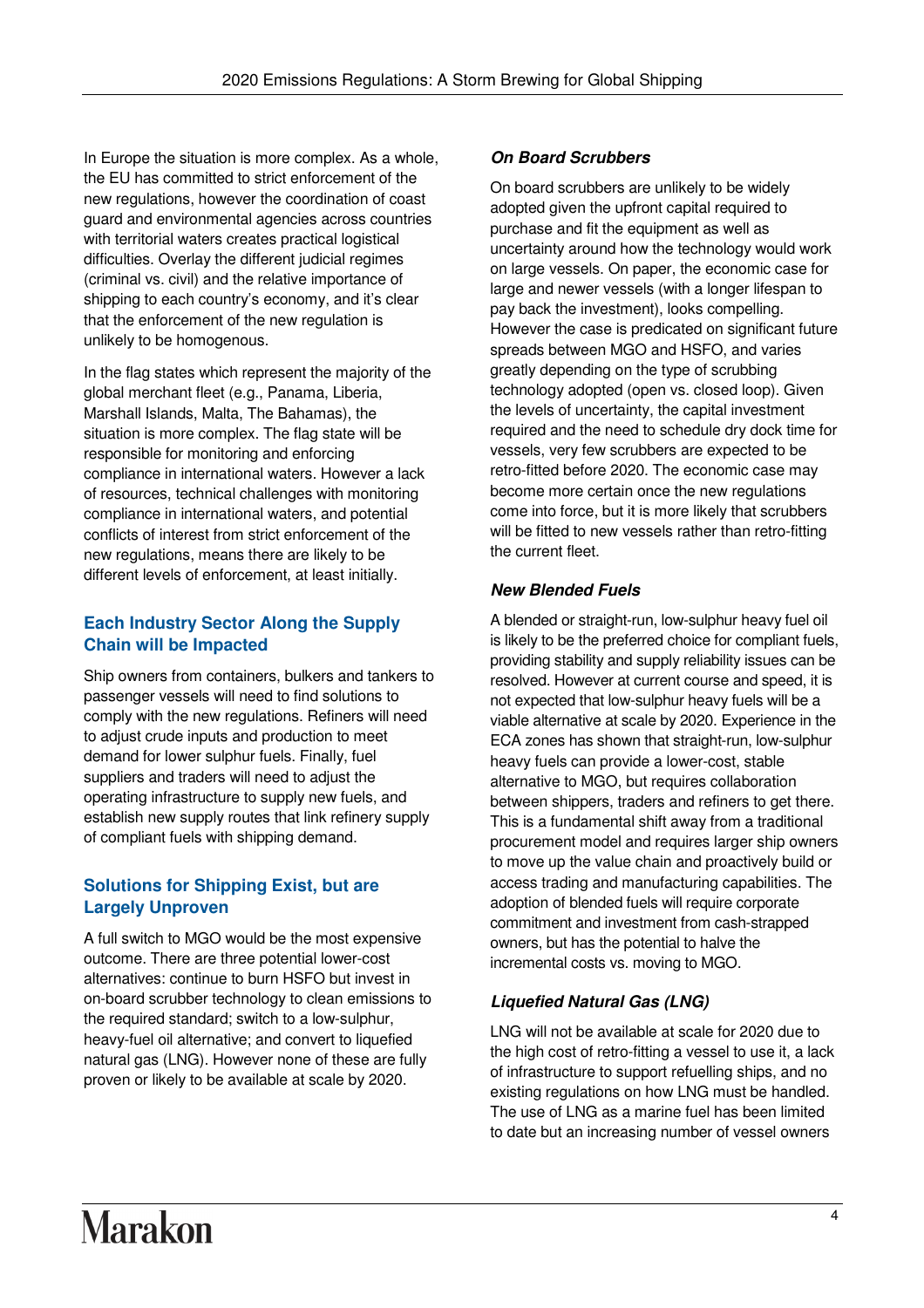are now exploring it. LNG exceeds all IMO emission standards and could be significantly cheaper than HSFO. However the cost of retro-fitting a vessel with LNG is in the tens of millions of dollars, so it is more likely to be seen as an alternative fuel for new ships. Finally, in order to be scalable, there needs to be considerable investment in purpose-built infrastructure as well as a new set of guidelines and regulations around the handling of LNG.

# **Non Compliance**

While the emissions regulation is clear, there is still discussion around the transition and whether there will, in effect, be a grace period to comply. The logistics associated with the production and supply of new compliant fuels to the world's merchant fleet means the switch cannot happen overnight. Add to that the challenges of monitoring compliance on the open seas, a common enforcement framework and meaningful deterrent, and it is more likely there will be a gradual transition to the new regulations.

### **Large Refiners Can Adopt a "Wait and See" Approach While Smaller, Less Complex Refiners Have Difficult Investment Decisions to Make**

If the shipping industry switches from HSFO to MGO, it would require significant adjustments in the refining industry to meet demand for more distillatebased MGO and a reduction in output of fuel oil (HSFO). The official study commissioned by the IMO<sup>1</sup> concluded that, in theory, the refining industry can adjust. However, this assumes that the refining industry acts as one, and all planned investments to upgrade capacity comes on line, on time. This is in turn dependent on it making economic sense for refiners to invest in developing lower cost fuels for the shipping industry, when in fact the reverse is more likely

Major refineries that have invested in upgrading equipment (cokers, hydrocrackers and desulphurisation plant) can afford to adopt a "wait and see" approach. High sulphur fuel oil represents a small proportion of output and is effectively a byproduct of the refining process. A switch to marine gas oil in 2020 is likely to lead to a spike in gas oil prices and will benefit these refineries that are already set up to produce distillate-based fuel.

The choice for less sophisticated refineries that currently produce a higher proportion of HSFO is more difficult. With the shipping industry not investing in scrubbers, there is risk that HSFO prices collapse post 2020 in a compliant world. Therefore these refineries need to decide between investing in coking / cracking capacity, finding an alternative buyer for HSFO (e.g., in power generation), continuing to produce HSFO in the hope of a long transition period and eventual adoption of scrubber technology, or source low sulphur crudes to manufacture new, compliant fuels.



#### **Low sulphur crude production by country**

Note**:** 2015 crude production with a sulphur content <1.0% Source: ENI World Oil and Gas Review 2016

Given the uncertainty, there will inevitably be greater supply-demand mismatches within regions as refiners and ship owners navigate the new regulations. The fuel market will experience price volatility, creating opportunities for those with the physical assets to take advantage of dislocations in the market.

l

<sup>1</sup> "Assessment of Fuel Oil Availability", prepared by CE Delft, Stratas Advisors, UMAS, NMRI, Petromarket Research Group, Shinichi Hanayama, July 2016, available at http://www.cedelft.eu/ publicatie/assessment\_of\_fuel\_oil\_availability/1858.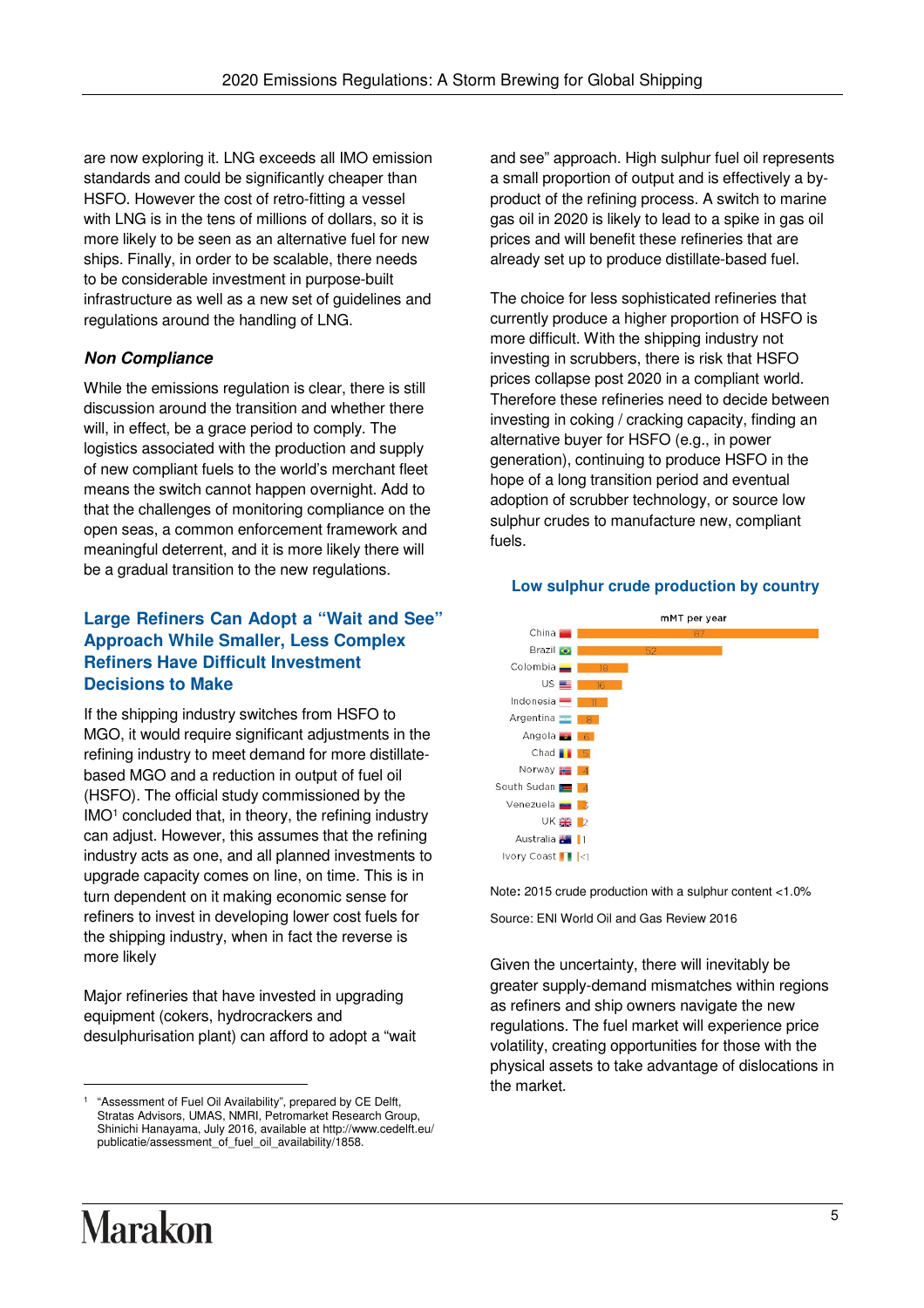### **Opportunities for Trading Houses with Physical Assets**

A shift to a more distillate-based mix of shipping fuels has the potential to radically alter the global landscape of supply and demand. Investment in new infrastructure to accommodate a broader range of fuels and a new pattern of supply lines will need to be established. The nature of arbitrage and cargo opportunities post 2020 will be different, and will likely lead to more opportunities as the market transitions. For trading houses with infrastructure assets in the physical bunker supply and that are willing to invest, the new regulations are likely to represent a significant opportunity.



#### **Illustration of future fuel price range**

Source: World Energy Outlook 2016, Marakon analysis

For broad commodity traders, however, the new regulations will also put pressure on returns and change established patterns of trade. First, shipping costs will increase across the board, perhaps dramatically if the industry is slow to find / adopt low-cost solutions. Second, there is a risk that a lack of coordination around the transition could lead to issues with compliant fuel availability and added bureaucracy to secure exemptions for continuing use of high sulphur fuel, both of which increase costs and uncertainty for trading houses.

#### **A Universal Transition Plan to Navigate the Uncertainty?**

The IMO recognises the challenges and is seeking input from member states on how best to effect the transition. It is examining enforcement guidelines and management of exemptions, however there is no clarity around mechanisms to get ship owners, traders and refiners aligned on a common solution. The most likely outcome is a messy transition, with refiners, ship owners and enforcement agencies finding their own way toward full adoption of the new regulations.

The lack of certainty makes it difficult for refiners, ship owners and commodity traders to plan ahead and commit to marine fuel-related investments now. The sums are significant and the payback is long. The potential costs of over investing or investing too early vs. the competition, are significant. The prospect of being too late and risk exposure to significant increases in fuel costs, or the reputational risk and fines linked to non-compliance of a charter vessel, are real. Doing nothing is not an option.

#### **Actions that refiners, ship owners and commodity traders can take**

The actions that refiners, ship owners and commodity traders need to take will depend on individual starting points. However there are common actions to get prepared:

- Set up a systematic process to make decisions on how to respond to what will be a fluid transition e.g.,
	- Ensure alignment on the implications of the regulations and choices facing the business
	- Set up a regular forum with the key decision makers who will bring different lenses to the issues
	- Use scenarios to explore how best to respond in advance and speed up decision making
	- Systematically gather competitive intelligence in the lead up to 2020

# **Marakon**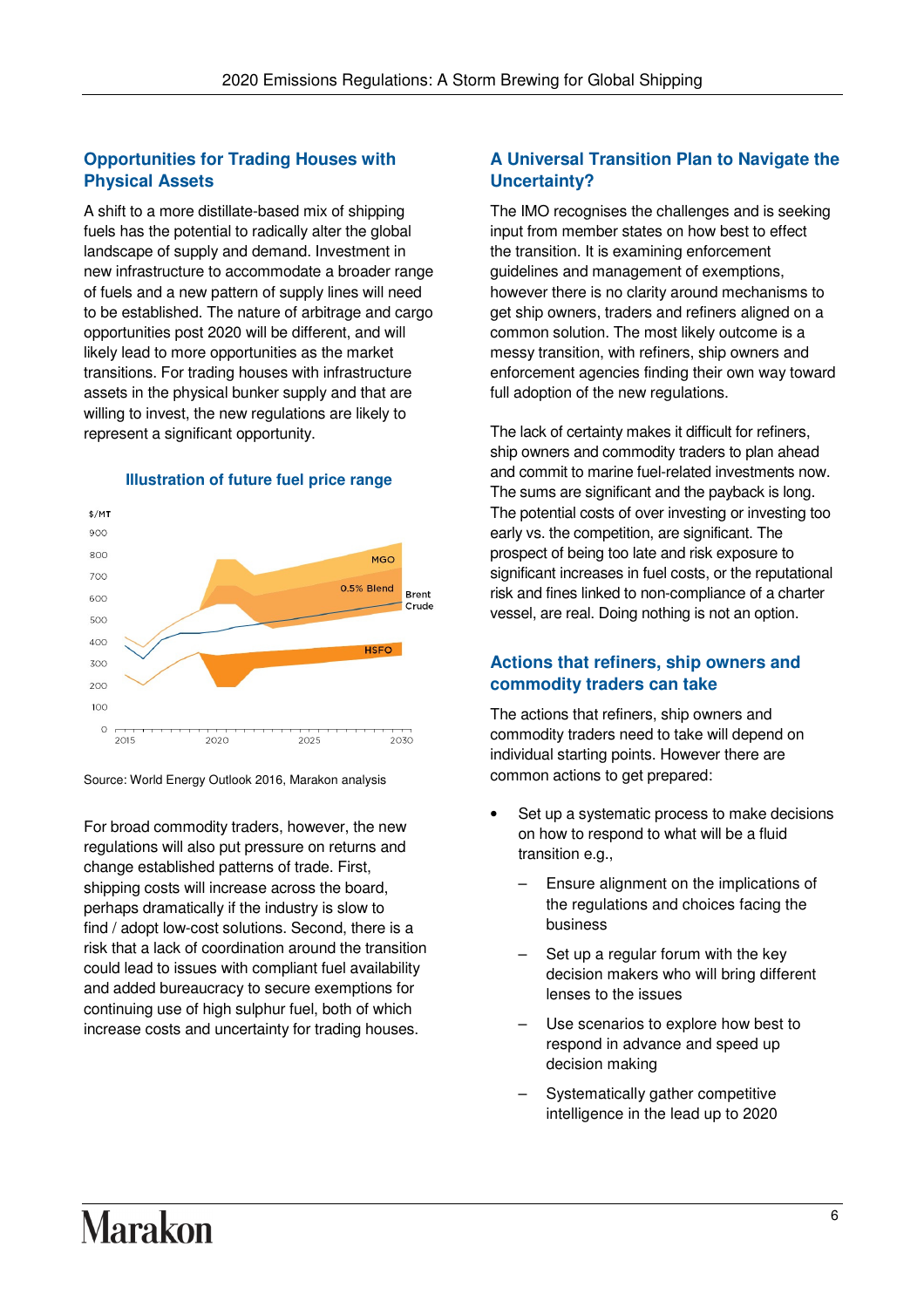- Make progress on "no regrets" actions e.g.,
	- Lock in agreements to match rateable demand with rateable supply i.e., construct physical solutions / partnerships that match 20/30/40% of demand with possible supply solutions
	- Set up JVs to test and establish stability of blended / straight-run fuels
	- Set up JVs to secure potential for reliable supply (i.e., tanks) in key ports that match with the rateable demand